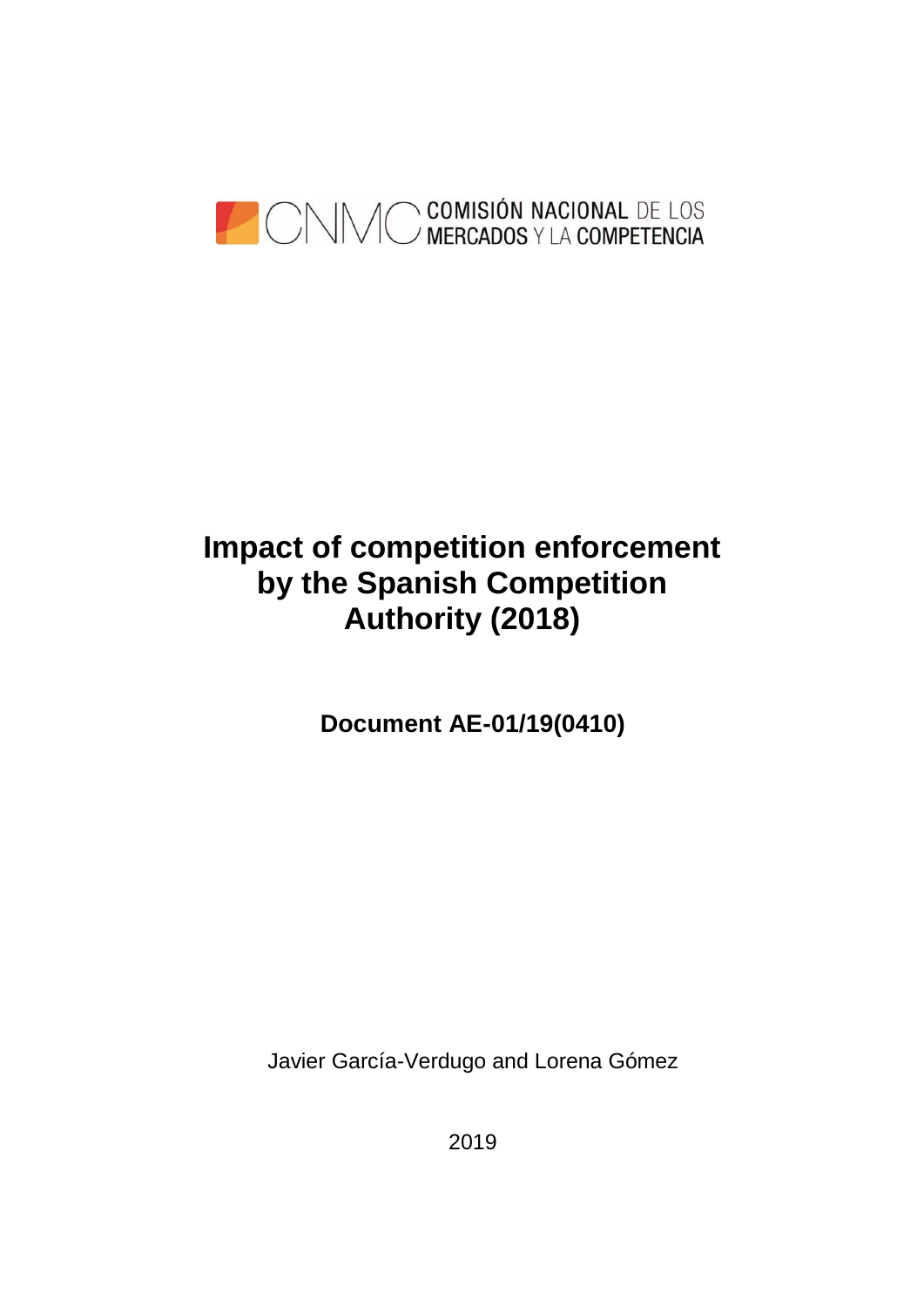

## **CONTENT**

- 1. [EXECUTIVE SUMMARY](#page-2-0)
- 2. [GENERAL METHODOLOGY](#page-3-0)
	- 2.1 Prohibited conducts
	- 2.2 [Merger](#page-5-0) control

#### 3. [ESTIMATED SAVINGS FOR CONSUMERS](#page-5-1)

- 3.1 [Total results](#page-5-2)
- 3.2 [Results of cases of prohibited conducts](#page-7-0)
- 3.3 [Results of merger control cases](#page-9-0)

#### **LIST OF TABLES**

[Table 1. Total consumer savings due to enforcement actions by the CNMC \(in](#page-6-0)  [euros\)](#page-6-0)

[Table 2. Number of case files and entities involved](#page-7-1)

[Table 3. Estimated consumer savings due to cases of prohibited conducts \(in](#page-8-0)  [euros\)](#page-8-0)

[Table 4. Number of merger cases included in the analysis](#page-10-0)

[Table 5. Estimated consumer savings due to cases of merger control \(in](#page-10-1)  [euros\)](#page-10-1)

#### **LIST OF FIGURES**

[Figure 1. Savings due to cases of prohibited conducts \(millions of euros\)](#page-9-1)

Figure 2. Savings [due to merger control cases \(millions of euros\)](#page-11-0)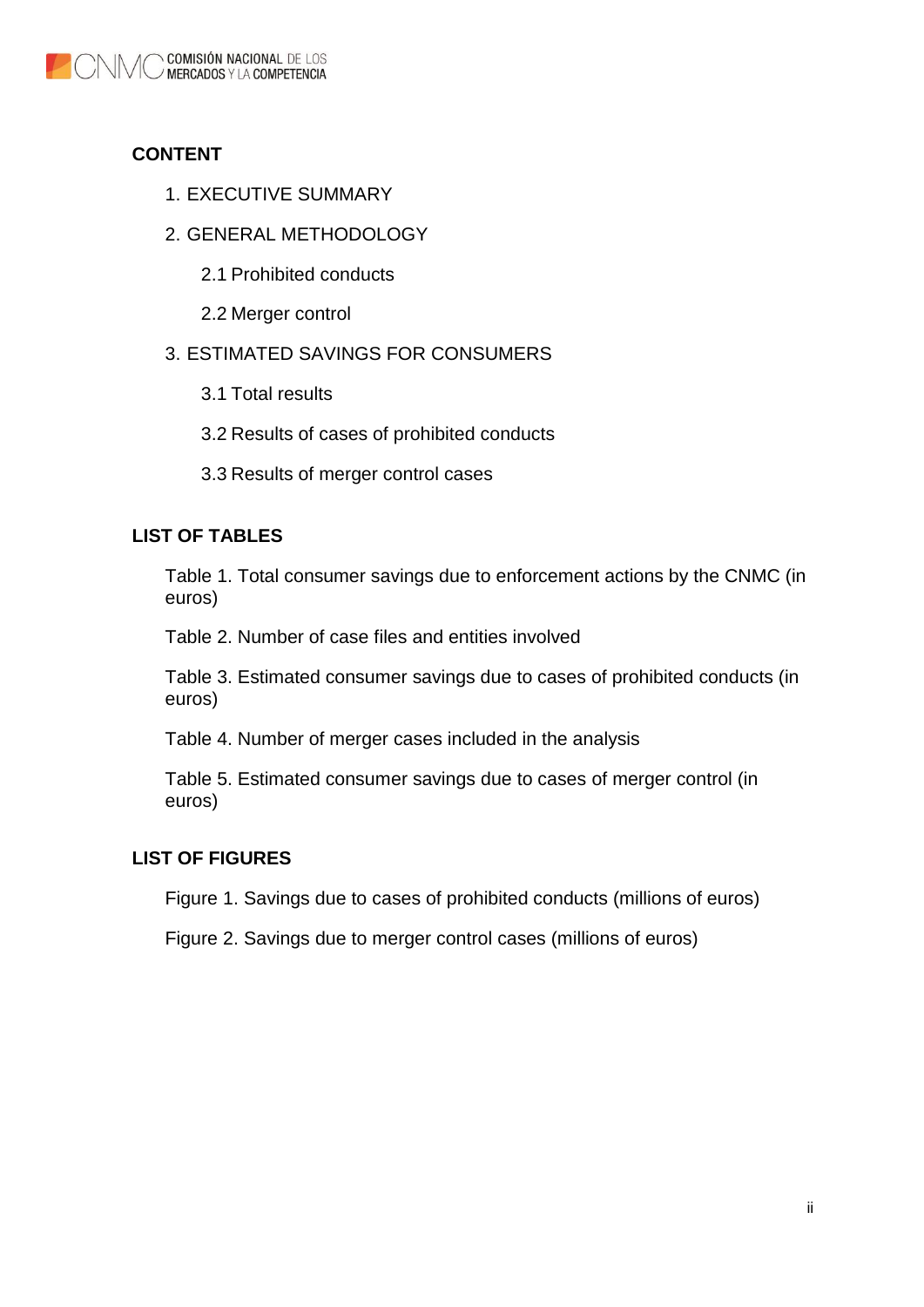#### <span id="page-2-0"></span>**1. EXECUTIVE SUMMARY**

The main objective of the Spanish Competition and Markets Authority (CNMC) is to promote and defend the proper functioning of all markets, in order to protect the interests of consumers and businesses. For this reason, since 2016 the CNMC carries out impact assessments (which are used by well-established international competition authorities), so that they can be used as a way to show how its interventions in the different sectors of the economy benefit consumers.

Out of the many possible assessment methodologies, a simple methodology based on prudent assumptions was selected, so that it can be used as the basis for widerranging studies in the future. Using this methodology, which assumes that the interventions of the CNMC help avoid direct adverse effects on consumers in the form of higher prices, we have carried out an assessment of the benefits for society of the competition enforcement activities of the Spanish Competition Authority during the year 2018, in particular those regarding prohibited conducts and merger control.

Annual savings for consumers produced by the CNMC's enforcement actions are shown in the study both as an annual figure (taking into account only the decisions of the relevant year) and in the form of 3-year moving averages, as it was considered that the positive impact on consumers does not correspond exclusively to the year of publication of the decision, but should be attributed also to subsequent years. According to this last method, the total savings for consumers amounted to 165.3 million euros in 2018. If we only take into account the decisions of the relevant year, the total savings for consumers amounted to 280.5 million euros in 2018, which is the third highest amount of the historical series.

The 2018 results of this paper, along with those referring to the period 2011-2017<sup>1</sup>, clearly show a significant positive effect on consumers produced by the Spanish competition authority's activity.

While it appears that prosecuting prohibited conducts, especially breaking up cartels –for now, the analysis does not include cases of abuse of dominant position–, has a greater impact than merger control in Spain, it should be kept in mind that the assumptions used here to estimate the impact on welfare of merger decisions are extremely conservative, while the specialized literature shows that the effects on prices after a merger are probably higher than those used here, as was also noted by expert reviews of our previous papers.

<sup>1</sup> <sup>1</sup> See Document AE-02/17(0403) "Estimating the impact of competition enforcement by the Spanish [Competition Authority"](https://www.cnmc.es/sites/default/files/editor_contenidos/CNMC/DocumentosReferencia/Garc%C3%ADa%20Verdugo%2C%20J.%2C%20G%C3%B3mez%2C%20L.%20y%20Ayuso%2C%20E.%20(2017)%20-%20Estimating%20the%20impact%20of%20competition%20enforcement%20by%20the%20Spanish%20Competition%20Authority.pdf) and Document AE-02/18(0228) ["Impact of competition enforcement by the Spanish](https://www.cnmc.es/sites/default/files/editor_contenidos/CNMC/DocumentosReferencia/AE-02_18(0228)_eng%20-%20Impact%20of%20CNMC%20competition%20enforcent%20(2017)_final.pdf)  [Competition Authority \(2017\)".](https://www.cnmc.es/sites/default/files/editor_contenidos/CNMC/DocumentosReferencia/AE-02_18(0228)_eng%20-%20Impact%20of%20CNMC%20competition%20enforcent%20(2017)_final.pdf)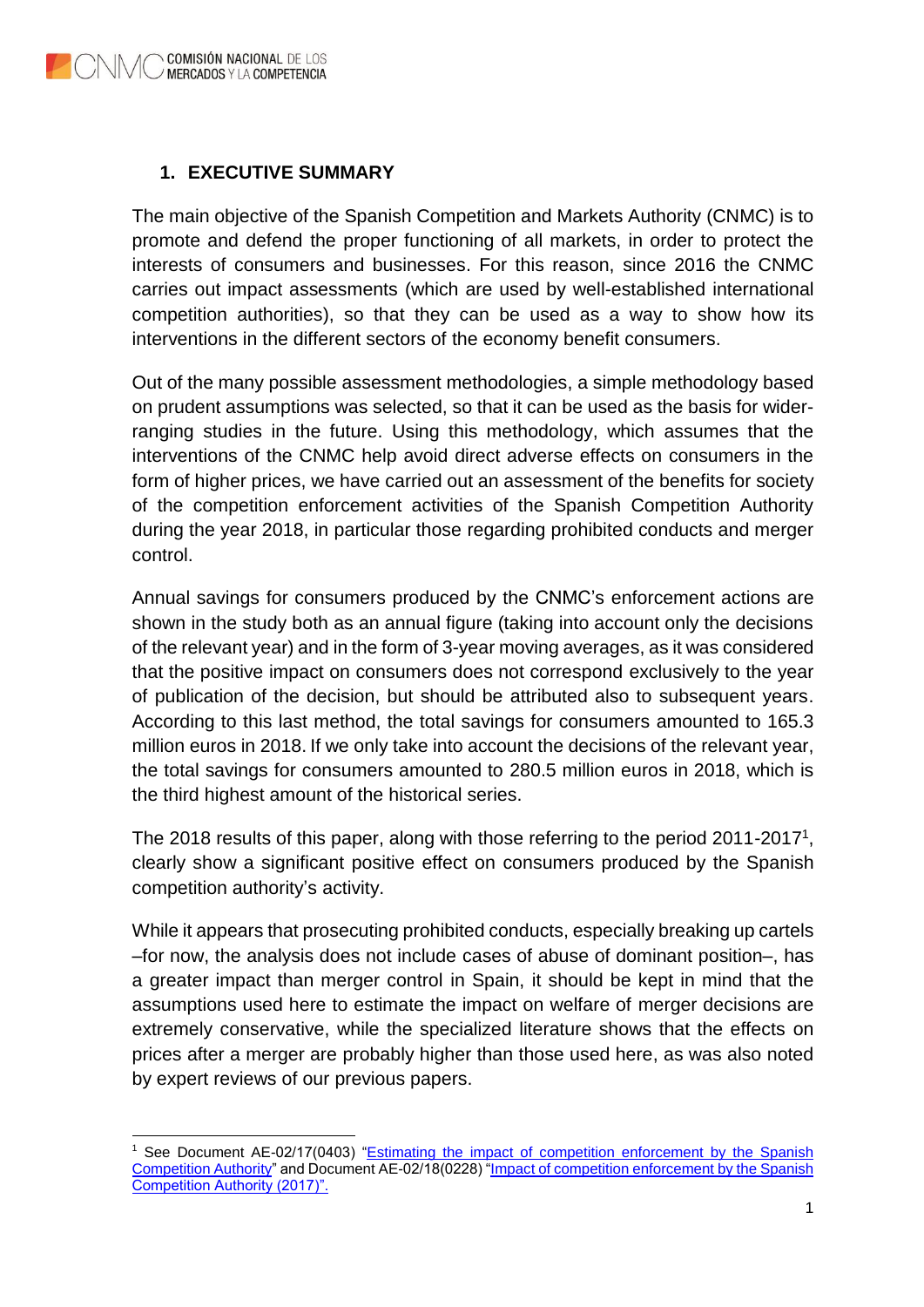-

Furthermore, it should be kept in mind that only direct effects of the CNMC's interventions are included, so that the estimated impact on welfare ignores a large part of the actual effect of the Spanish Competition Authority's activity. For example, neither deterrent effects nor positive effects on innovation are included.

The following section summarizes the methodology considered best suited for the CNMC<sup>2</sup> , while the third and last section presents the disaggregated estimates of savings for consumers as a result of the CNMC's interventions dealing with anticompetitive agreements and merger control.

# <span id="page-3-0"></span>**2. GENERAL METHODOLOGY**

In order to quantify the consumers' savings produced by the CNMC's competition enforcement actions, some indicators to estimate have been chosen based on OECD recommendations on impact analysis $3$ . This way, the most appropriate methodology has been chosen for estimating consumer's savings as a result of the CNMC's enforcement actions in the areas of anticompetitive conducts and merger control.

The main assumption is that no action by the competition authority has a negative impact. Furthermore, as stated before, assessments are based in very prudent assumptions, so that the results can be considered minimum estimates: any other reasonable assumption would result in greater estimated savings for consumers. Additionally, the estimate does not include dynamic effects benefiting consumers –improved productivity or innovation– since, while there is a great deal of consensus regarding their importance, there is as yet no tested methodology for estimating them. For the same reason, the deterrent effects of fines –the infringements they prevent– or of merger control –the anticompetitive operations which are ruled out before being proposed to the competition authority– are also excluded.

The study assumes that each intervention brings positive effects, part of which take place during the year when the competition authority's decision is published, and others take place over the following two years. To reflect this effect over time, it is more adequate to use annual moving averages. This way, the estimated impact for 2018 would be an average of the effects of the CNMC's interventions in the period 2016-2018. This methodological decision seems to be the correct one if we take into account that the effects of decisions published in a specific year have usually been generated over the previous two years. Therefore, it does not make much sense to attribute them exclusively and arbitrarily to the year of the Council's decision. At the

<sup>&</sup>lt;sup>2</sup> For a detailed explanation, see Document AE-02/17(0403) "*Estimating the impact of competition* [enforcement by the Spanish Competition Authority"](https://www.cnmc.es/sites/default/files/editor_contenidos/CNMC/DocumentosReferencia/Garc%C3%ADa%20Verdugo%2C%20J.%2C%20G%C3%B3mez%2C%20L.%20y%20Ayuso%2C%20E.%20(2017)%20-%20Estimating%20the%20impact%20of%20competition%20enforcement%20by%20the%20Spanish%20Competition%20Authority.pdf).

<sup>&</sup>lt;sup>3</sup> See OECD (2014), Guide for helping competition authorities assess the expected impact of their [activities.](https://www.oecd.org/daf/competition/Guide-competition-impact-assessmentEN.pdf)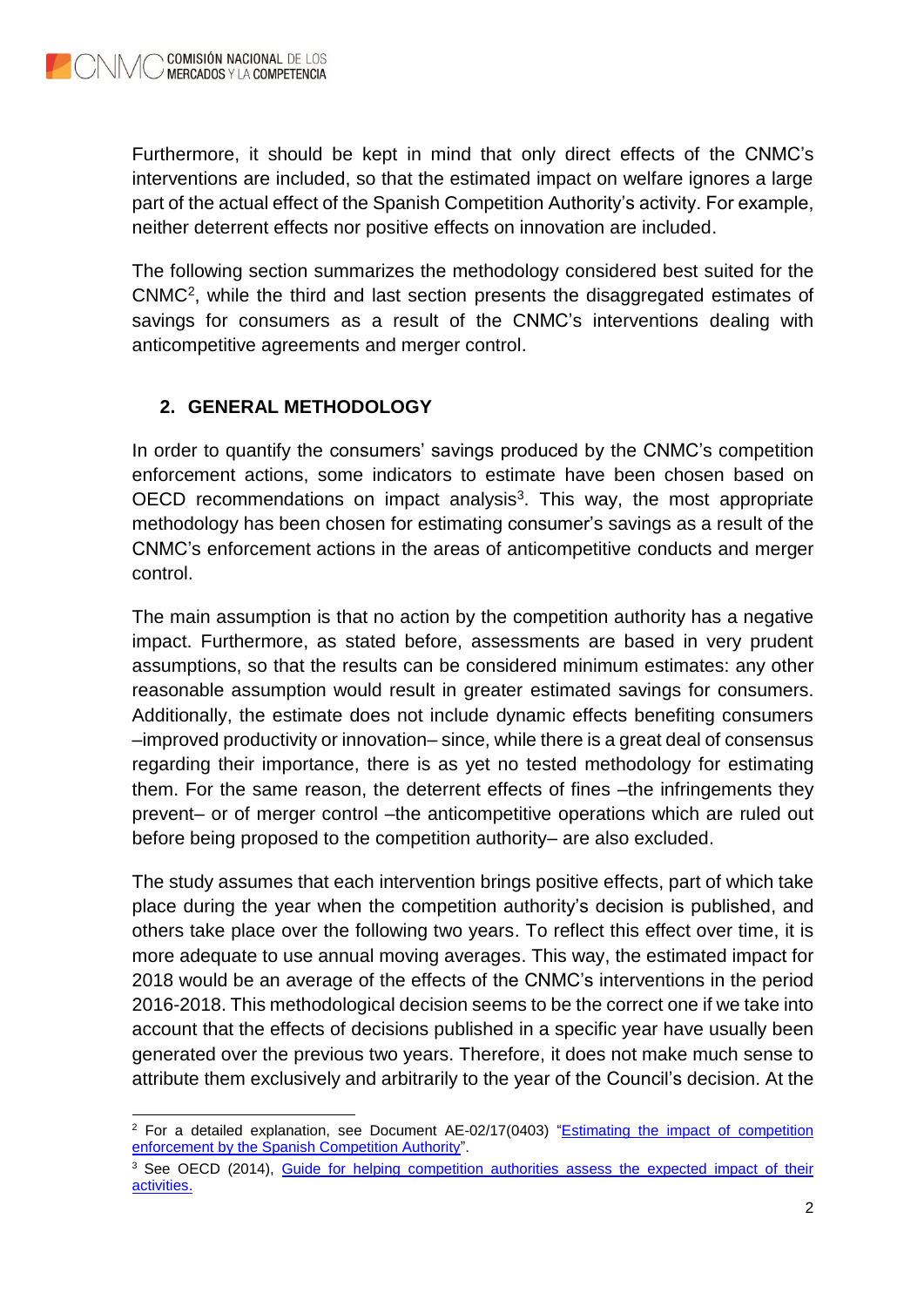same time, this methodological choice has the added advantage of avoiding excessive annual fluctuations in estimated savings produced by short-term factors. However, following the recommendations from the OECD (2014), in this paper we show both these savings as and the annual figures that only include cases from the relevant year.

Finally, it was decided to limit the analysis to the benefits for consumers produced by interventions related to prohibited agreements and merger control. To carry out this analysis we use previously established parameters instead of more sophisticated methods such as simulation. Consumers' savings estimates are based in three variables: the size of the relevant or affected market, the price increase that has been avoided by the CNMC's intervention, and the duration of the price effect (the time during which the conduct would have continued had it not been detected). However, the assumptions vary between cases of anticompetitive agreements and those of mergers.

# **2.1 Anticompetitive agreements**

As the first step, all the decisions by the competition authority for infringements of article 1 of Law 15/2007, on Defense of Competition (LDC), during the year to be evaluated are compiled. This applies even where appeals were later brought against the decisions, as it is our view that the very fact of initiating the proceedings and reaching a decision will effectively interrupt the infringement, which is at the base of the estimations of consumers' benefits.

To estimate the size of the affected market in anticompetitive agreements, it was deemed appropriate to calculate the average of the annual affected market turnover during the infringement, i.e., the rate between the total affected market turnover and the duration of the infringement. We assume that a price increase of 10% is prevented by the intervention, as well as that savings generated for consumers last one year.

For various reasons, cases investigated by the regional competition services, those ending by conventional termination, and cases relating to abuse of dominant position are excluded. Individual companies for which information is not available are also excluded, along with entities that act as facilitators and associations which are fined at the same time as their member companies, in the latter case in order to avoid double counting.

Furthermore, the analysis does not include cases in which fines have been imposed on executives of the infringing companies, except cases where individuals were fined for their activity as self-employed business owners (identified in the case files both by their own names and by their company names).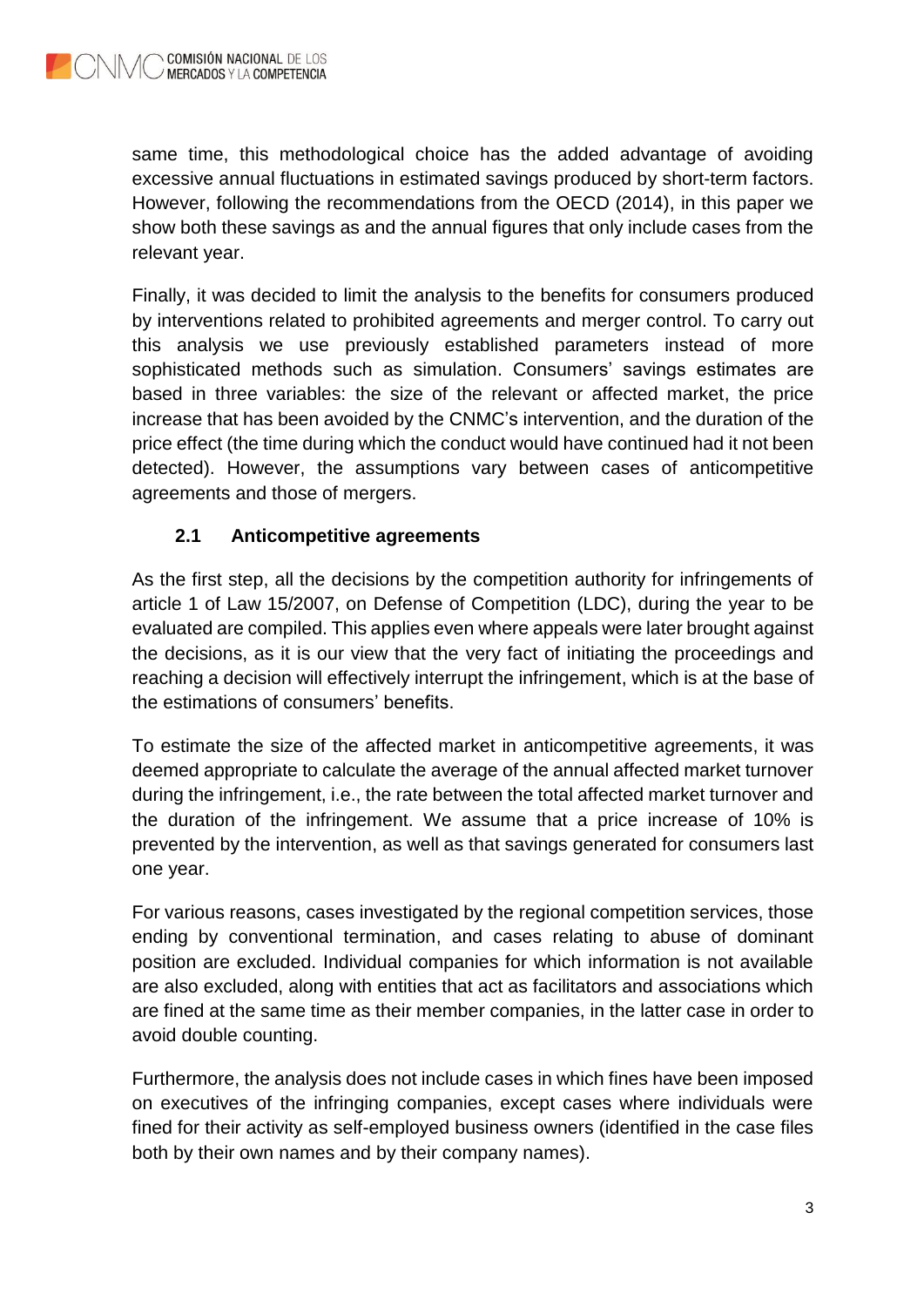Finally, cases relating to infringements where rival companies agree to act in a coordinated way towards their upstream counterparts (for example, distributors towards their product providers) will not be included in the analysis as the direct effect on consumers is not clear. As the CNMC is also obliged to deal with these cases<sup>4</sup>, and since the favorable effect of its interventions for those affected by this behavior is clear, it is assumed that society has benefited from the prevention of a 10% price increase that would have happened without the competition authority's actions, although the estimated savings will not be added to the savings estimated for consumers.

## **2.2 Merger control**

<span id="page-5-0"></span>We will only include in our analysis cases in which the Spanish competition authority has blocked the mergers or in which mergers have been approved with remedies, in either first or second phase.

In merger cases, the "affected" market used in the savings estimates refers to the relevant market turnover (RMT) of the companies taking part in the merger operation, i.e., our calculations do not include the turnover of rival companies, although, in the absence of an intervention by the competition authority, the prices of their products could certainly rise due to the umbrella effect of the merger. The figure of the relevant market turnover is not annualized, as in the case of anticompetitive practices, because it always refers to a specific year. Finally, if we do not have the RMT, we estimate it from the total turnover (TT) of the relevant market, or find an approximation to one of these two values from the data in the case files.

Our analysis is based on the hypothesis that a merger control intervention prevents a 1% price increase, either by blocking the operation or by imposing some remedies. The study also assumes that the savings for consumers are generated for one year, i.e., it is considered that the price increase would have lasted only one year without the CNMC's intervention. Therefore, these are extremely conservative assumptions.

# <span id="page-5-1"></span>**3. ESTIMATED SAVINGS FOR CONSUMERS**

## <span id="page-5-2"></span>**3.1 Total results**

As mentioned above, and following the European Commission and the OECD's recommendations, savings are measured both as annual figures (taking into account only the decisions of the relevant year) and as 3-year moving averages, i.e., including part of the impact of the competition authority's decisions in the

 $\overline{a}$ <sup>4</sup> The CNMC intervenes also in cases where competition is reduced even though they do not affect consumers directly but rather "other economic operators".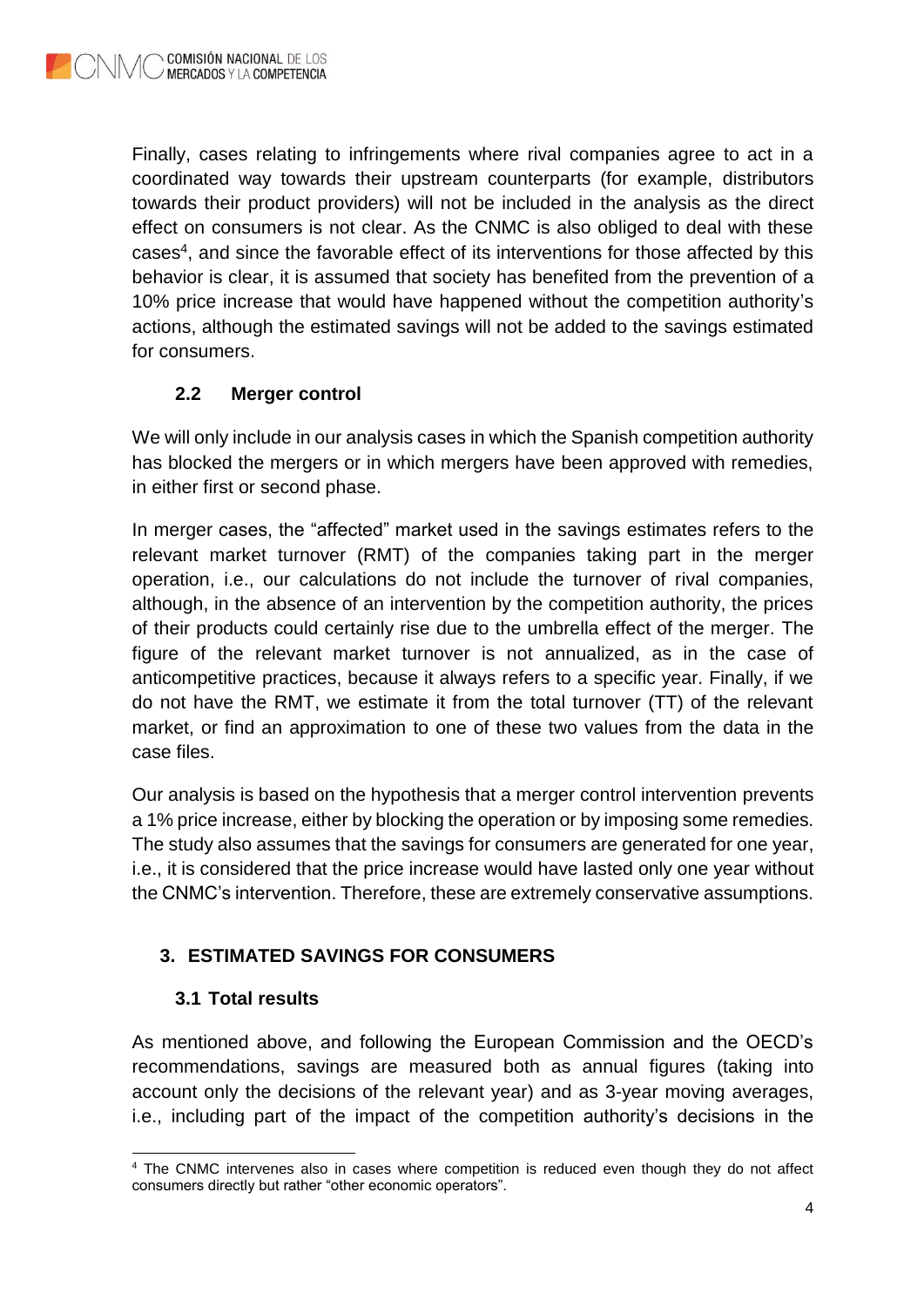1

previous two years, while part of the money saved each year is projected into the future<sup>5</sup>. A total of 12 case files (four more than the previous year) were included in the calculations for 2018.

| Año  | Annual savings ( $\epsilon$ , due to<br>decisions of the relevant<br>year) | <b>Annual savings in euros</b><br>(3-year moving average) | <b>Number of</b><br>case files |
|------|----------------------------------------------------------------------------|-----------------------------------------------------------|--------------------------------|
| 2018 | 280,511,131                                                                | 165,348,103                                               | 12                             |
| 2017 | 92,630,448                                                                 | 844,920,346                                               | 8                              |
| 2016 | 122,902,730                                                                | 861,309,615                                               | 19                             |
| 2015 | 2,319,227,862                                                              | 889,557,927                                               | 22                             |
| 2014 | 141,798,253                                                                | 151,764,332                                               | 12                             |
| 2013 | 207,647,667                                                                | 237,427,439                                               | 22                             |
| 2012 | 105,847,076                                                                |                                                           | 18                             |
| 2011 | 398,787,573                                                                |                                                           | 23                             |

<span id="page-6-0"></span>

| TABLE 1. TOTAL CONSUMER SAVINGS DUE TO ENFORCEMENT ACTIONS BY THE CNMC (IN EUROS) <sup>6</sup> |
|------------------------------------------------------------------------------------------------|
|------------------------------------------------------------------------------------------------|

Taking into account only the decisions of 2018, total savings generated last year due to both anticompetitive agreements and merger control cases amounted to 280.5 million euros. If calculated as a moving average, consumer savings were of 165.3 million euros.

The significant savings generated due to the twelve decisions published last year are the third highest of the time series, only behind the savings produced by the CNMC's enforcement actions in 2011 and 2015. Furthermore, consumer savings in 2018 were three times higher than savings generated in 2017, and twice those generated in 2016.

On the other hand, the table shows that annual savings generated due to decisions published in 2015, over 2,300 million euros, are much larger than other years. For example, the second highest savings (generated in 2011) are six times lower. As was mentioned in previous papers, this can be explained by the higher number of cases decided in 2015 and by the large affected market of some of the infringements punished that year. In fact, the average annual savings, excluding this outlier, add up to 193 million euros. Therefore, consumer savings generated in 2018 are clearly above average.

<sup>5</sup> The use of 3-year moving averages makes it impossible to obtain the savings for 2011 and 2012 for lack of observations.

<sup>6</sup> Estimated savings in conducts for previous years have been amended slightly with regard to Document AE-01/17(0209) and Document AE-02/18 (0228).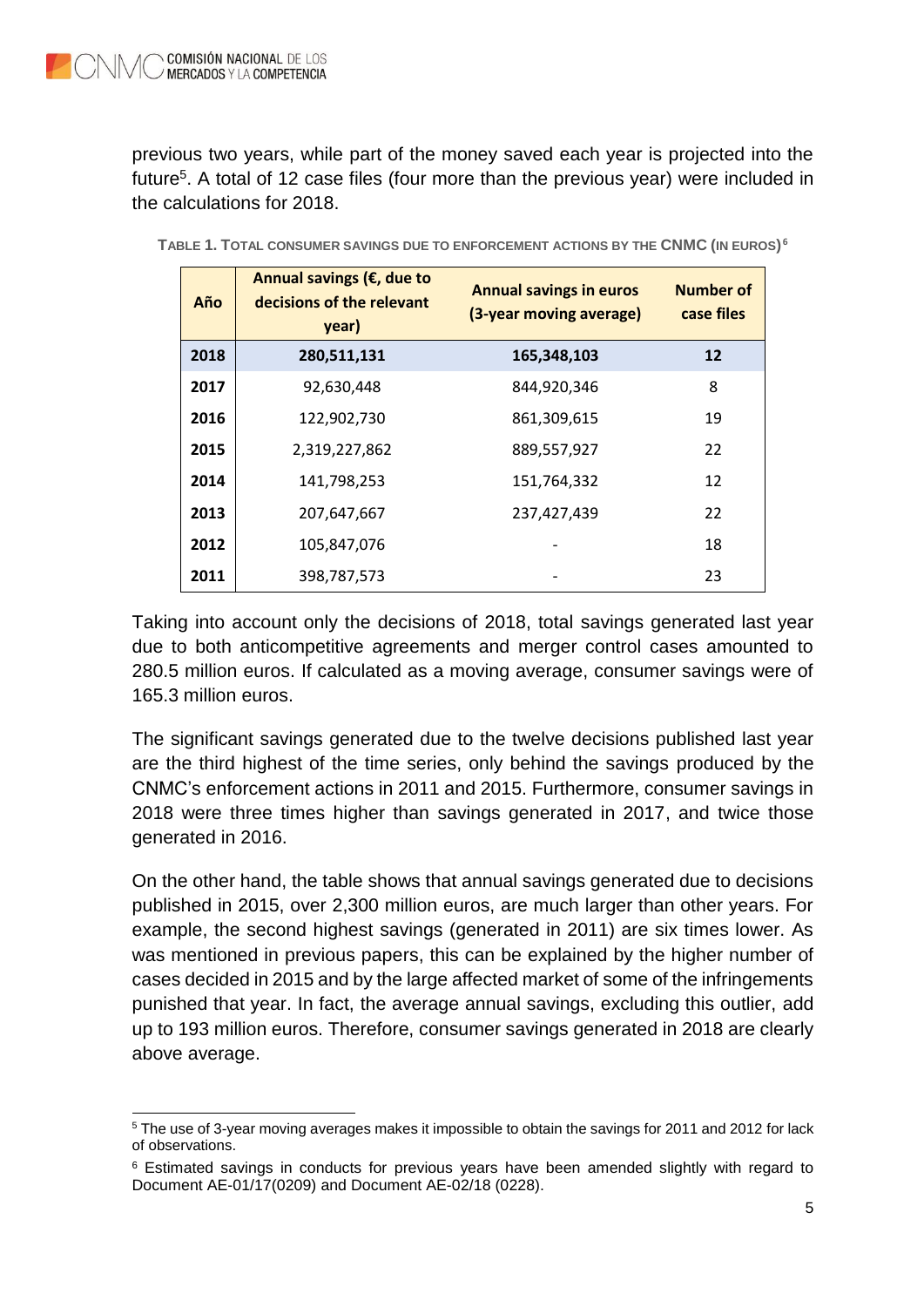Despite the increase of savings generated by decisions published in 2018, annual savings measured as a 3-year moving average have decreased with respect to the 2015-2017 period. This is due, as previously mentioned, to the high savings generated in 2015, which has influenced the moving average of that year (889.6 million euros) and the following two. In fact, moving averages of the years 2015 to 2017 are quite high compared to any other year of the series. For example, they are about 3.5 times higher than the 2013 savings measured as a 3-year moving average.

## **3.2 Results of anticompetitive agreements**

<span id="page-7-0"></span>The following data were taken into account for the analysis of cases of anticompetitive agreements:

<span id="page-7-1"></span>

| Year | <b>Case files</b><br>included | <b>Entities</b><br>included | <b>Entities</b><br>excluded (*) | <b>Total entities</b> |
|------|-------------------------------|-----------------------------|---------------------------------|-----------------------|
| 2018 | 8                             | 47                          | $\overline{7}$                  | 54                    |
| 2017 | 5                             | 67                          | 6                               | 73                    |
| 2016 | 14                            | 90                          | 8                               | 98                    |
| 2015 | 19                            | 270                         | 33                              | 303                   |
| 2014 | 9                             | 59                          | 14                              | 73                    |
| 2013 | 17                            | 139                         | 27                              | 166                   |
| 2012 | 15                            | 58                          | 15                              | 73                    |
| 2011 | 19                            | 146                         | 17                              | 163                   |

**TABLE 2. NUMBER OF CASE FILES AND ENTITIES INVOLVED**

*(\*) Due to lack of data, for referring to cases with "upstream" effects, being facilitators or to avoid double counting.*

Out of the 7 companies excluded, one acted as a facilitator that did not have any activity in the affected market, and the rest were mainly associations excluded to avoid double counting of the affected market.

The estimated savings generated for consumers are shown in Table 3. Annual savings are shown in the study both as an annual figure (taking into account only the decisions of the relevant year) and in the form of 3-year moving averages, which means that estimated consumer savings do not correspond exclusively to the year when the decision is published, but should be assigned also to the two following years.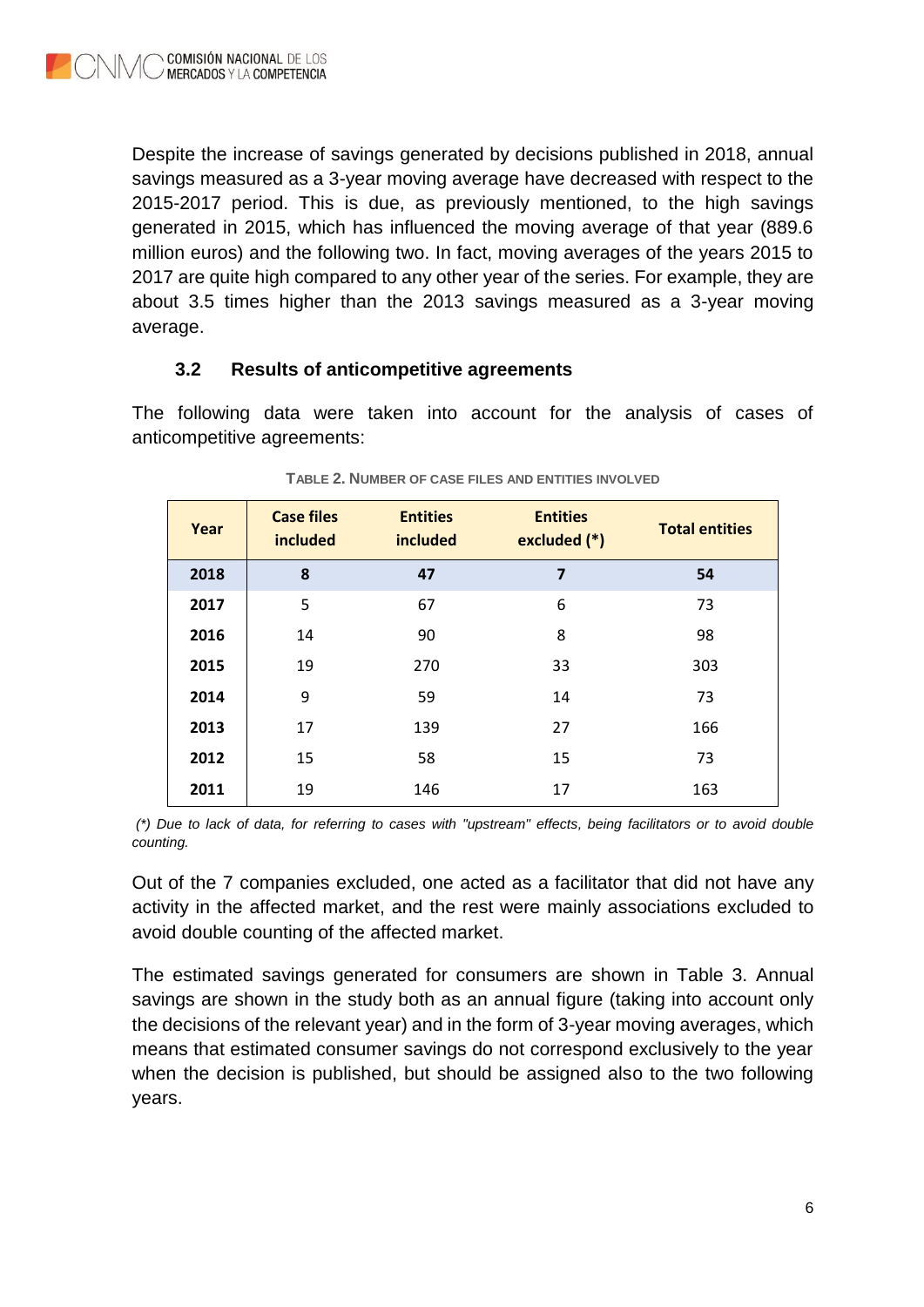| Year | Annual savings ( $\epsilon$ , due to<br>decisions of the relevant<br>year) | <b>Annual savings in euros</b><br>(3-year moving average) |
|------|----------------------------------------------------------------------------|-----------------------------------------------------------|
| 2018 | 276,376,577                                                                | 154,752,168                                               |
| 2017 | 91,600,249                                                                 | 826,707,397                                               |
| 2016 | 96,279,678                                                                 | 835,894,604                                               |
| 2015 | 2,292,242,265                                                              | 868,337,913                                               |
| 2014 | 119,161,868                                                                | 135,424,387                                               |
| 2013 | 193,609,606                                                                | 227,716,139                                               |
| 2012 | 93,501,686                                                                 |                                                           |
| 2011 | 396,037,125                                                                |                                                           |

<span id="page-8-0"></span>**TABLE 3. ESTIMATED CONSUMER SAVINGS DUE TO CASES OF PROHIBITED CONDUCTS (IN EUROS)**

As can be seen in the table above, in 2018 the interventions of the Spanish competition authority in cases of anticompetitive agreements produced 276.4 million euros in savings for consumers. This is the third highest figure, only behind savings generated in 2015 and 2011. Although the number of fined cases in 2018 is smaller than other years, the dimension of the affected markets was larger than most of the years in the series.

Consumer savings in 2018, measured as a 3-year moving average, amount to 154.7 million euros. In the three previous years, savings (calculated as 3-year moving averages) were much higher than the values estimated for the years 2013 and 2014, as well as 2018. However, as can be seen in table 3, this is largely due to the lasting impact of the extraordinary level of activity achieved in 2015 in this area (due to both the number of cases and the large affected market of some of them), when the savings generated for consumers from decisions published that year were over 2,000 million euros.

On the other hand, even though the number of cases included in the 2018 calculations was low, these cases involved larger affected market turnovers for the infringement than other years.

Figure 1 shows the evolution of annual consumer savings both as an annual figure (taking into account only the decisions of the relevant year) and in the form of 3-year moving averages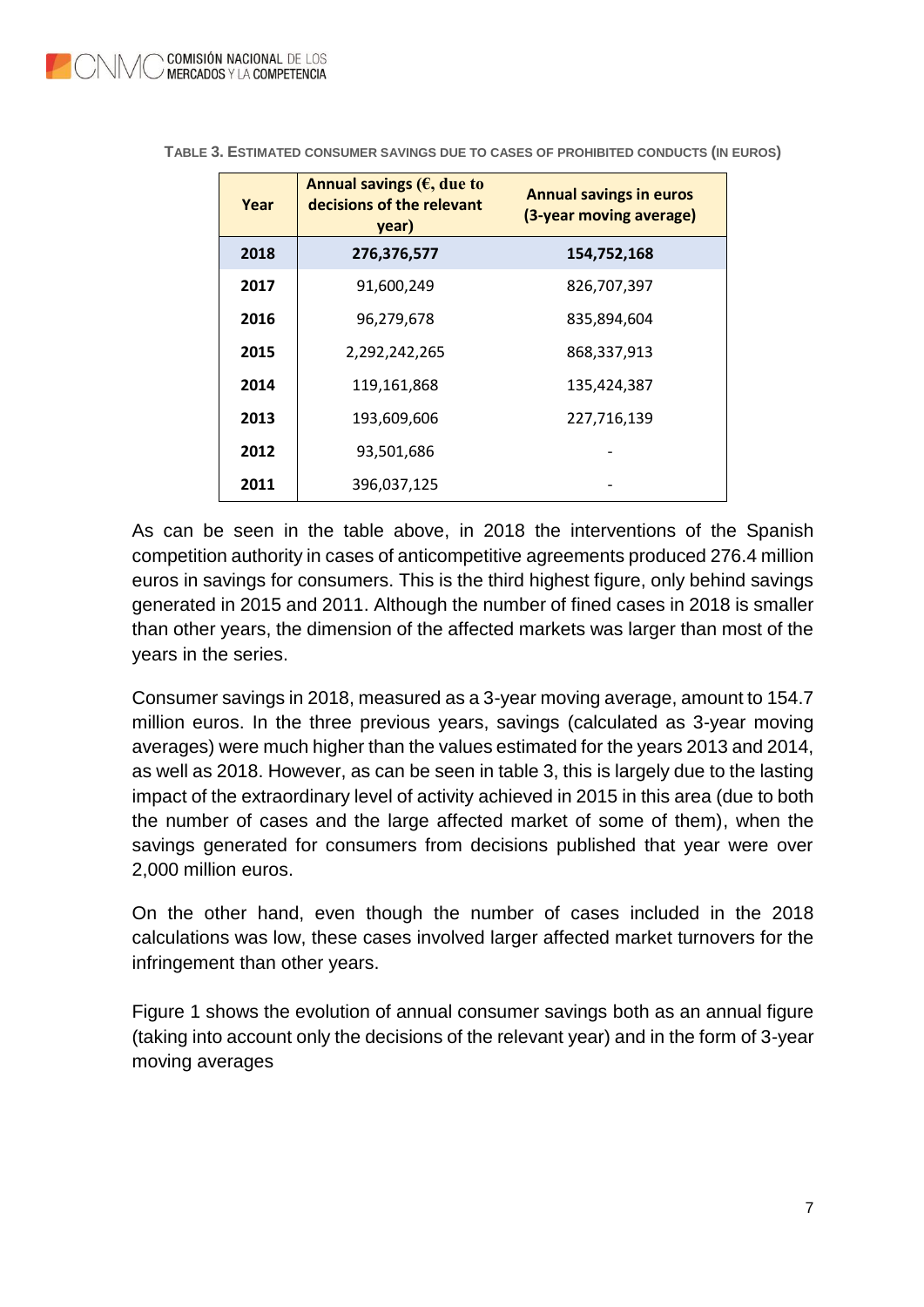<span id="page-9-1"></span>



As stated before, part of the high savings generated in 2016 and 2017 are influenced by the impact of the decisions approved by the Council in 2015. Consumer savings that year were very high because several of the decisions published at the time refer to cases involving an unusually large relevant market turnover (over 1,000 million euros), and the average duration of the infringements (4.42 years) was lower than the average duration of the cases resolved between 2011 and 2018 (6.51 years), meaning that the average annual affected market turnover (AMT), and therefore the savings, were higher. This effect is lost in 2018. However, one of the cases involves an annual affected market turnover (AMT) over 1,000 million euros, in addition to another three cases that involve an annual affected market turnover over 100 million euros each, in contrast with 2012, 2014 or 2017, when only two cases per year involved AMT over 100 million.

Finally, it should be emphasized that the estimated savings generated by the CNMC do not coincide with the fines imposed, which are usually lower. While the fines are intended to deter companies from engaging in anticompetitive conducts, the impact is estimated by calculating the benefit for consumers due to CNMC's intervention in these cases.

# **3.3 Results of merger control cases**

<span id="page-9-0"></span>All merger cases used in our analysis are shown in Table 4. As can be seen, the Spanish competition authority imposed remedies in relatively few cases in 2018 (around 5% of total reported mergers), and the number is fairly stable over the last few years analyzed.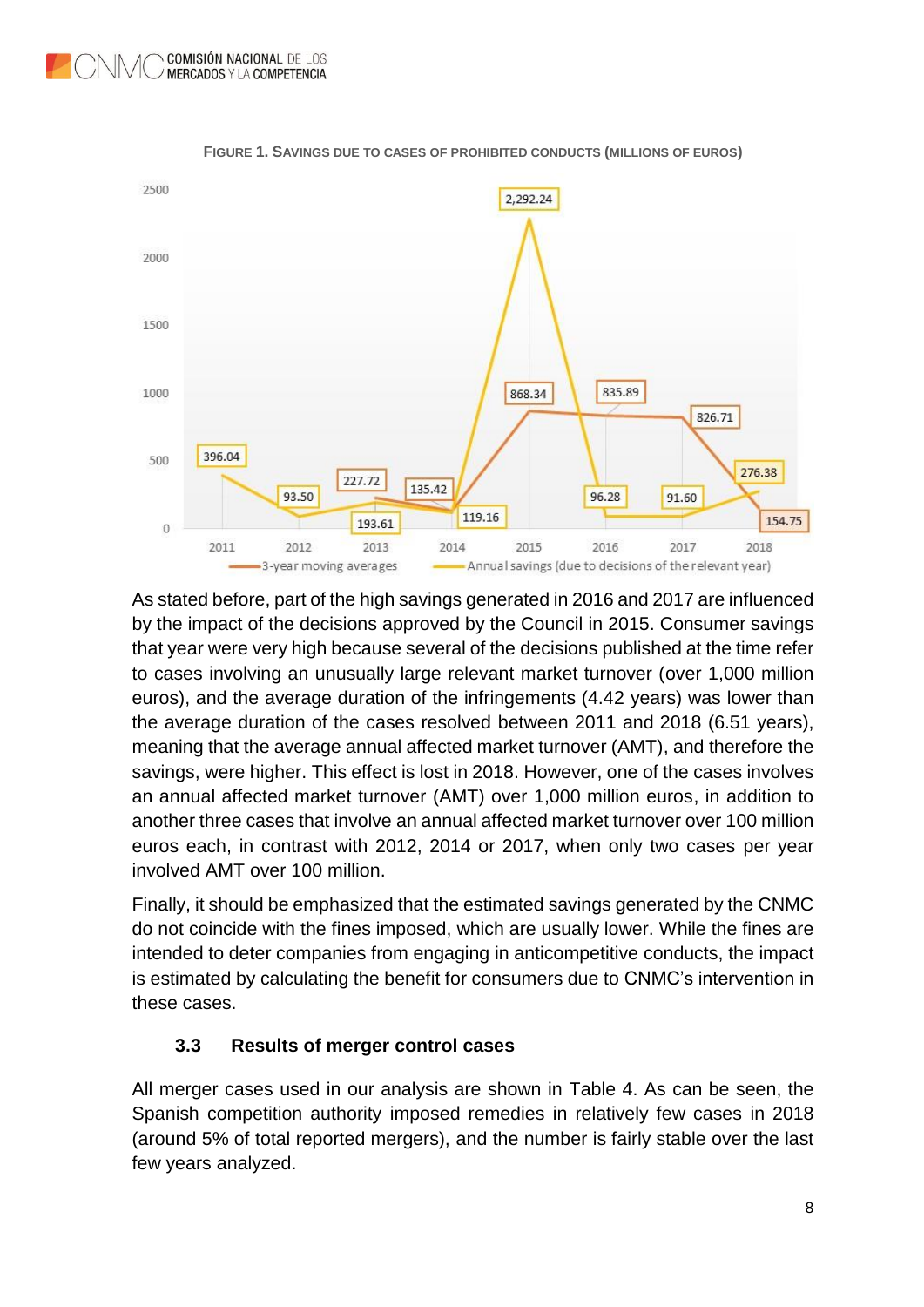| Year | <b>Number of case</b><br>files |
|------|--------------------------------|
| 2018 | 4                              |
| 2017 | 3                              |
| 2016 | 5                              |
| 2015 | 3                              |
| 2014 | 3                              |
| 2013 | 5                              |
| 2012 | 3                              |
| 2011 | 4                              |

<span id="page-10-0"></span>

| TABLE 4. NUMBER OF MERGER CASES INCLUDED IN THE ANALYSIS |
|----------------------------------------------------------|
|----------------------------------------------------------|

<span id="page-10-1"></span>As indicated in the methodology, consumer savings were estimated with the extremely prudent assumption that intervention avoided a 1% price increase. The results of the estimation are shown in Table 5.

| Año  | Annual savings $(\epsilon,$<br>due to decisions of | <b>Annual savings in euros</b><br>(3-year moving average) |
|------|----------------------------------------------------|-----------------------------------------------------------|
|      | the relevant year)                                 |                                                           |
| 2018 | 4,134,555                                          | 10,595,935                                                |
| 2017 | 1,030,199                                          | 18,212,949                                                |
| 2016 | 26,623,052                                         | 25,415,011                                                |
| 2015 | 26,985,597                                         | 21,220,014                                                |
| 2014 | 22,636,385                                         | 16,339,945                                                |
| 2013 | 14,038,061                                         | 9,711,300                                                 |
| 2012 | 12,345,390                                         |                                                           |
| 2011 | 2,750,448                                          |                                                           |

**TABLE 5. ESTIMATED CONSUMER SAVINGS DUE TO CASES OF MERGER CONTROL (IN EUROS)**

If we look at the results obtained using 3-year moving averages, consumer savings added up to 10.6 million euros in 2018, less than the savings generated the previous four years. However, it we look only at the decisions published in 2018, consumers savings were four times higher than in 2017. Furthermore, due to the extremely prudent assumptions of the methodology, we only consider a small part of the relevant market turnover, which can lead to an underestimation of the savings generated for consumers.